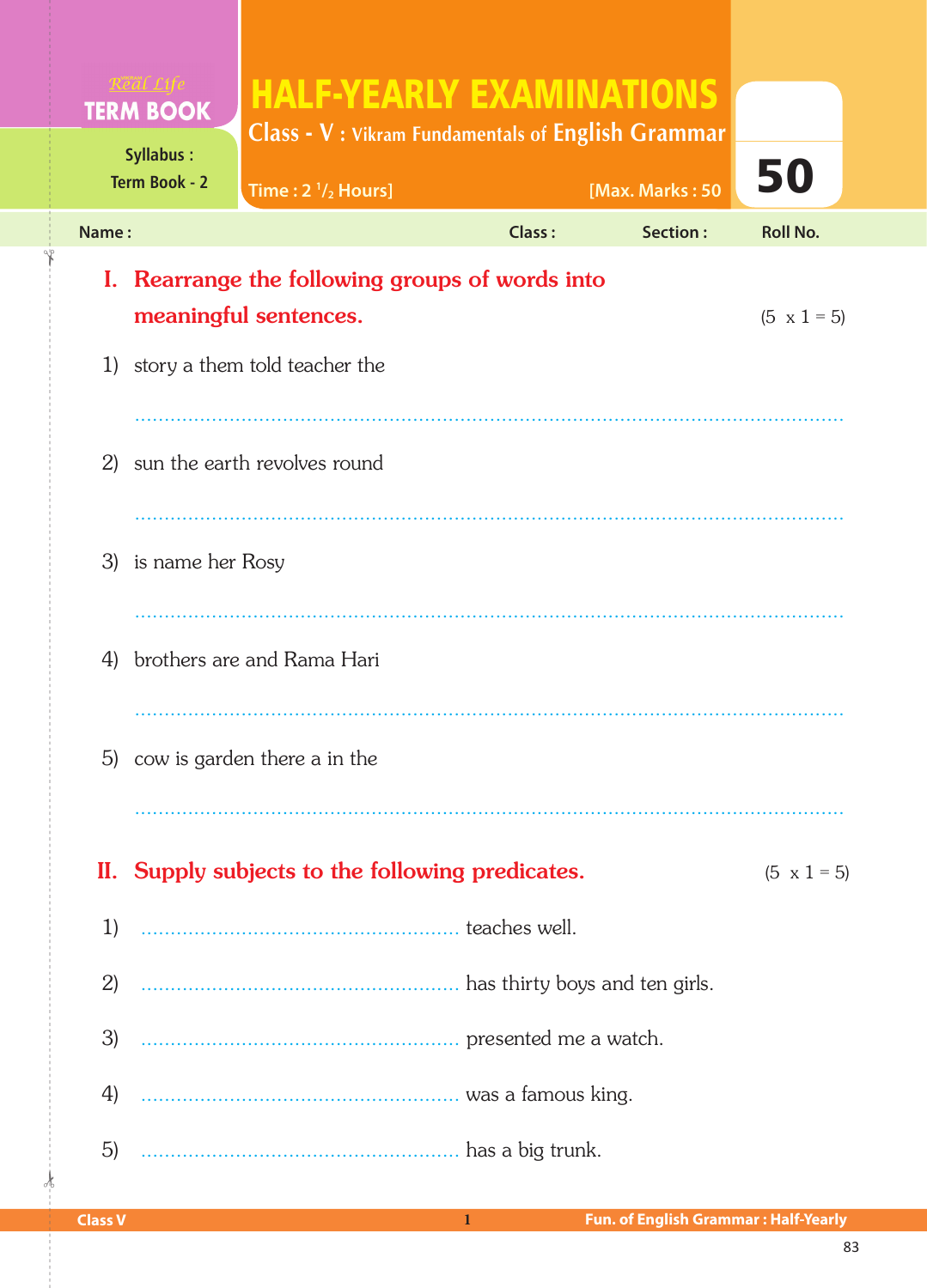# III. Rewrite each of the following sentences, using the capital letter at the beginning, and a proper punctuation mark, mark at the end.

|    | $(5 \times 1 = 5)$                |  |
|----|-----------------------------------|--|
|    | 1) how old are you                |  |
|    |                                   |  |
| 2) | What do you want                  |  |
|    |                                   |  |
| 3) | mary gave me a pen                |  |
|    |                                   |  |
|    | 4) lotus is the queen of flowers. |  |
|    |                                   |  |
|    | 5) what a shame                   |  |
|    |                                   |  |

## IV. Identify clauses and phrases in the following groups of words.

 $(5 \times 1 = 5)$ 

| 1)  | gardens with shady trees      |  |
|-----|-------------------------------|--|
| 2)  | who is dressed in blue        |  |
|     | 3) which is made of pure gold |  |
| 4)  | early in the morning          |  |
| (5) | who fought bravely            |  |

 $2<sup>7</sup>$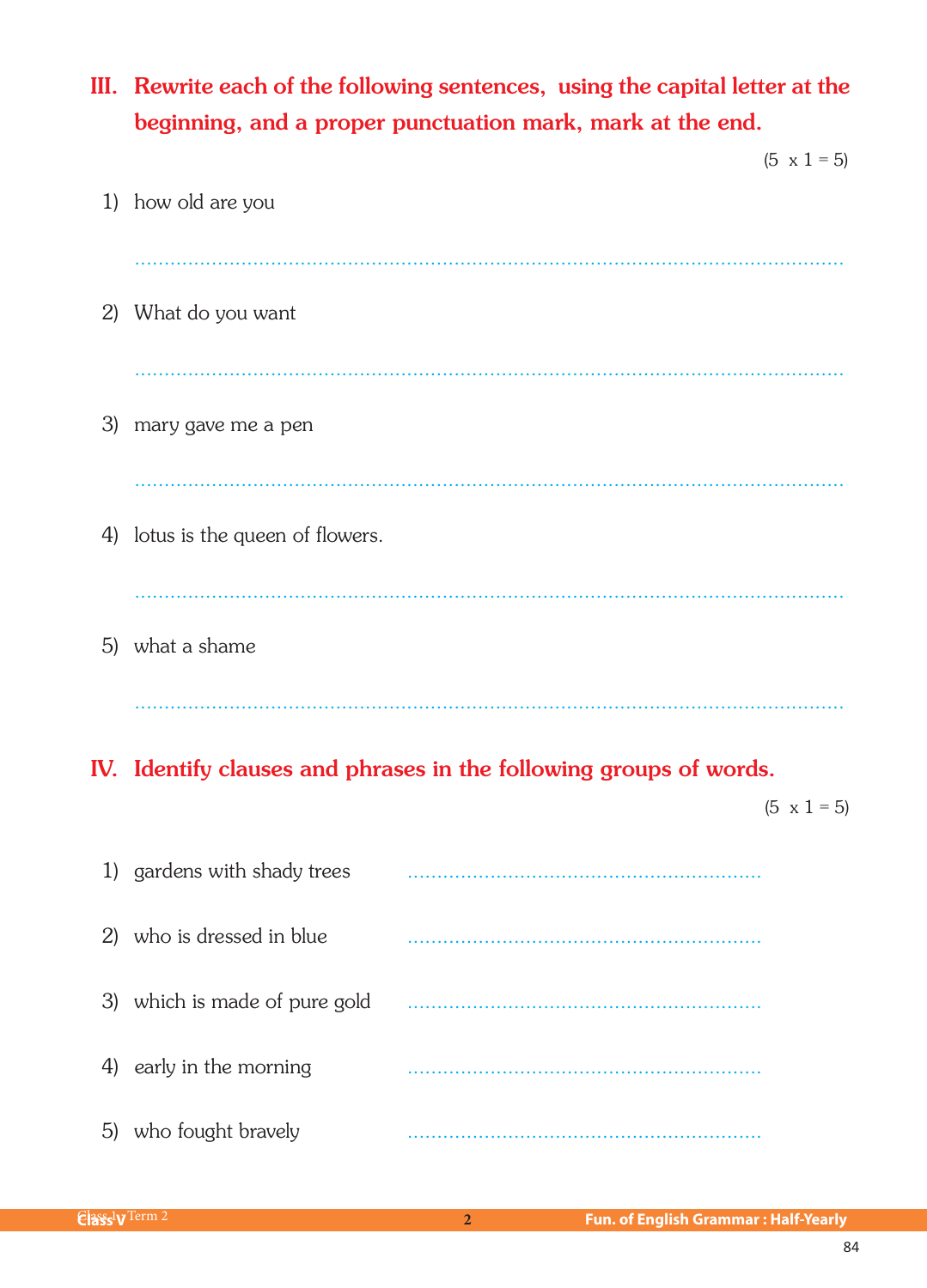|    | V. Fill in the blanks with the correct alternative. |                                                                                      | $(5 \times 1 = 5)$ |
|----|-----------------------------------------------------|--------------------------------------------------------------------------------------|--------------------|
|    |                                                     |                                                                                      | (costs/cost)       |
|    |                                                     |                                                                                      | (is/are)           |
|    |                                                     |                                                                                      | (has $/$ have)     |
|    |                                                     |                                                                                      | (is / are)         |
|    |                                                     |                                                                                      | (is/are)           |
|    |                                                     | <b>VI.</b> Write the Feminine forms of following Masculine nouns. $(5 \times 1 = 5)$ |                    |
|    | 1) Waiter                                           |                                                                                      |                    |
|    | 2) Priest                                           |                                                                                      |                    |
|    | 3) Tiger                                            |                                                                                      |                    |
|    | 4) Count                                            |                                                                                      |                    |
|    | 5) Horse                                            |                                                                                      |                    |
|    |                                                     | VII. Write down the possessive form of the following.                                | $(5 \times 1 = 5)$ |
| 1) | The toys of the baby.                               |                                                                                      |                    |
| 2) |                                                     |                                                                                      |                    |
| 3) | The legs of the horses.                             |                                                                                      |                    |
| 4) | The purse of the lady.                              |                                                                                      |                    |
| 5) | The hands of the boy.                               |                                                                                      |                    |

✁

 $\dot{\mathbf{r}}$